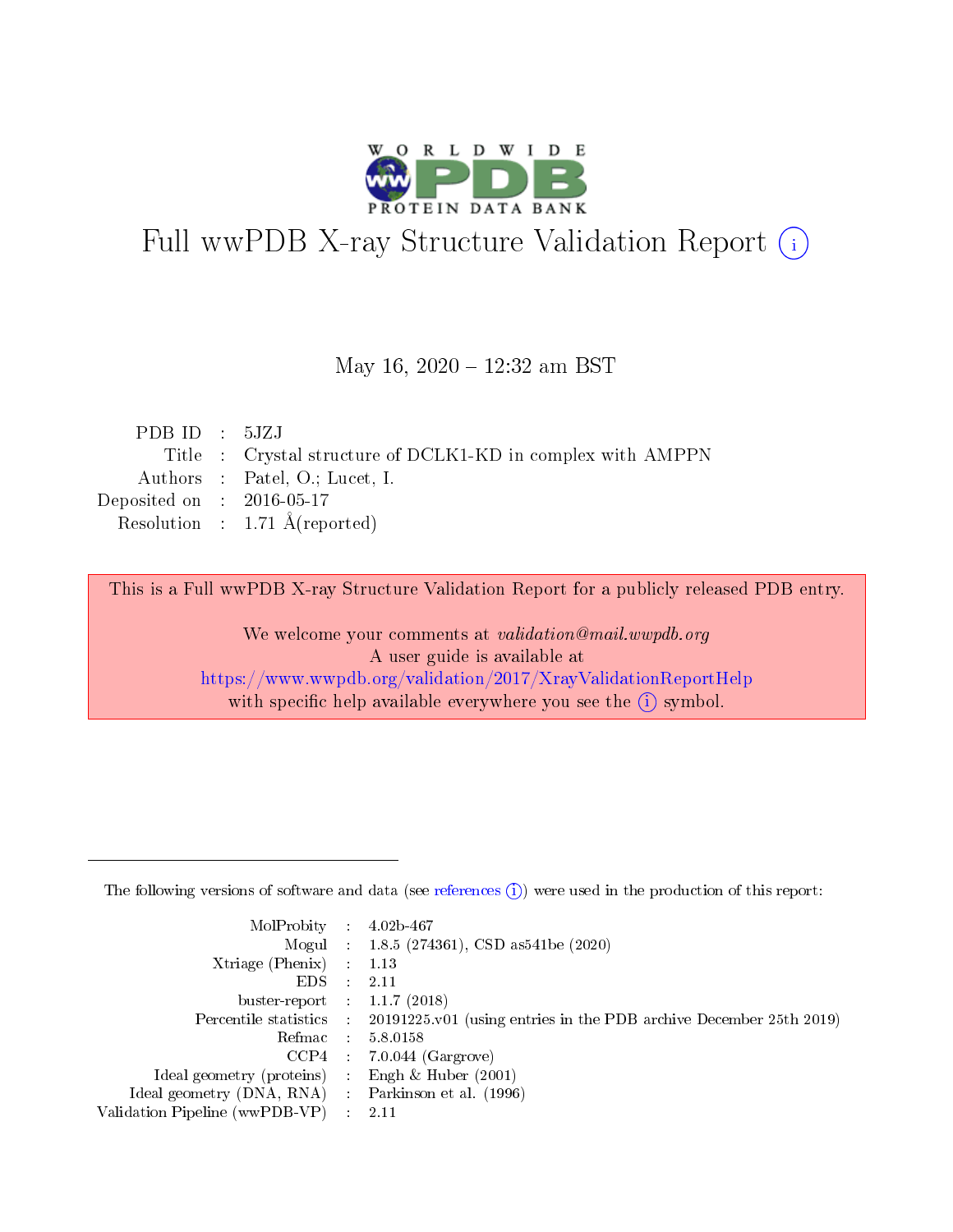# 1 [O](https://www.wwpdb.org/validation/2017/XrayValidationReportHelp#overall_quality)verall quality at a glance  $(i)$

The following experimental techniques were used to determine the structure: X-RAY DIFFRACTION

The reported resolution of this entry is 1.71 Å.

Percentile scores (ranging between 0-100) for global validation metrics of the entry are shown in the following graphic. The table shows the number of entries on which the scores are based.



| Metric                | Whole archive<br>$(\#\text{Entries})$ | Similar resolution<br>(#Entries, resolution range(Å)) |
|-----------------------|---------------------------------------|-------------------------------------------------------|
| $R_{free}$            | 130704                                | $5722(1.74-1.70)$                                     |
| Clashscore            | 141614                                | $6152(1.74-1.70)$                                     |
| Ramachandran outliers | 138981                                | $6051(1.74-1.70)$                                     |
| Sidechain outliers    | 138945                                | $6051(1.74-1.70)$                                     |
| RSRZ outliers         | 127900                                | $5629(1.74-1.70)$                                     |

The table below summarises the geometric issues observed across the polymeric chains and their fit to the electron density. The red, orange, yellow and green segments on the lower bar indicate the fraction of residues that contain outliers for  $>=3, 2, 1$  and 0 types of geometric quality criteria respectively. A grey segment represents the fraction of residues that are not modelled. The numeric value for each fraction is indicated below the corresponding segment, with a dot representing fractions  $\epsilon=5\%$  The upper red bar (where present) indicates the fraction of residues that have poor fit to the electron density. The numeric value is given above the bar.

| Mol | Chain | Length | Quality of chain |     |
|-----|-------|--------|------------------|-----|
|     |       | 297    | 2%<br>88%        | 9%  |
|     |       | 297    | 2%<br>85%        | 12% |

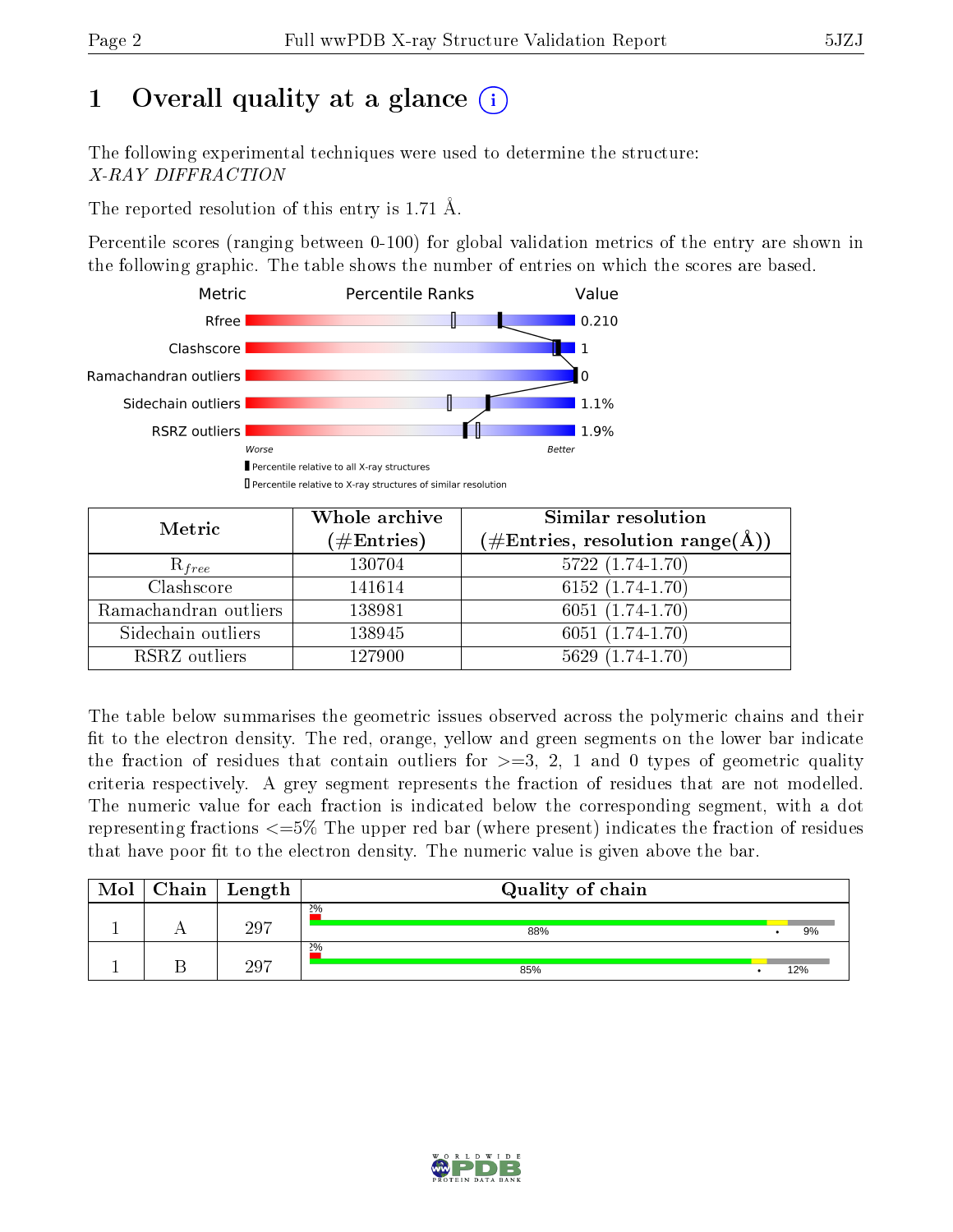# 2 Entry composition (i)

There are 5 unique types of molecules in this entry. The entry contains 4683 atoms, of which 0 are hydrogens and 0 are deuteriums.

In the tables below, the ZeroOcc column contains the number of atoms modelled with zero occupancy, the AltConf column contains the number of residues with at least one atom in alternate conformation and the Trace column contains the number of residues modelled with at most 2 atoms.

| Mol |  | Chain   Residues | <b>Atoms</b> |                 |           |    |  | $\rm ZeroOcc \mid AltConf \mid Trace$ |  |  |
|-----|--|------------------|--------------|-----------------|-----------|----|--|---------------------------------------|--|--|
|     |  | 271              | Total        |                 | $\rm C$ N |    |  |                                       |  |  |
|     |  |                  | 2111         | 1356 346 398 11 |           |    |  |                                       |  |  |
|     |  | 261              | Total        | $\mathbf{C}$ .  | -N-       |    |  |                                       |  |  |
|     |  | 2018             | 1302 327 379 |                 |           | 10 |  |                                       |  |  |

Molecule 1 is a protein called Serine/threonine-protein kinase DCLK1.

| Chain                   | Residue          | Modelled                | Actual        | Comment               |                   |
|-------------------------|------------------|-------------------------|---------------|-----------------------|-------------------|
| A                       | 353              | MET                     |               | initiating methionine | <b>UNP 015075</b> |
| $\overline{\rm A}$      | $\overline{354}$ | $\overline{HIS}$        |               | expression tag        | UNP<br>015075     |
| $\boldsymbol{A}$        | 355              | <b>HIS</b>              |               | expression tag        | UNP 015075        |
| A                       | 356              | <b>HIS</b>              |               | expression tag        | <b>UNP 015075</b> |
| $\bf{A}$                | 357              | <b>HIS</b>              | ÷,            | expression tag        | UNP 015075        |
| А                       | 358              | <b>HIS</b>              | -             | expression tag        | UNP.<br>O15075    |
| $\boldsymbol{A}$        | 359              | <b>HIS</b>              | ÷,            | expression tag        | O15075<br>UNP     |
| $\boldsymbol{A}$        | 360              | <b>HIS</b>              | ÷,            | expression tag        | UNP<br>O15075     |
| $\boldsymbol{A}$        | 361              | $\overline{HIS}$        | $\frac{1}{2}$ | expression tag        | O15075<br>UNP     |
| А                       | 362              | <b>GLY</b>              |               | expression tag        | UNP 015075        |
| $\boldsymbol{A}$        | 363              | <b>SER</b>              |               | expression tag        | <b>UNP 015075</b> |
| $\bf{A}$                | 364              | GLU                     | ÷,            | expression tag        | UNP 015075        |
| $\boldsymbol{A}$        | 365              | <b>ASN</b>              | ÷,            | expression tag        | <b>UNP 015075</b> |
| $\bf{A}$                | 366              | <b>LEU</b>              | ÷,            | expression tag        | O15075<br>UNP     |
| $\boldsymbol{A}$        | 367              | <b>TYR</b>              | ÷,            | expression tag        | UNP<br>O15075     |
| $\mathbf A$             | 368              | PHE                     | ÷,            | expression tag        | O15075<br>UNP     |
| $\boldsymbol{A}$        | 369              | $\overline{\text{GLN}}$ | ÷,            | expression tag        | <b>UNP 015075</b> |
| $\boldsymbol{A}$        | 370              | <b>GLY</b>              |               | expression tag        | <b>UNP 015075</b> |
| $\boldsymbol{A}$        | $\overline{3}71$ | <b>SER</b>              | ÷             | expression tag        | <b>UNP 015075</b> |
| B                       | 353              | <b>MET</b>              | ÷.            | initiating methionine | <b>UNP 015075</b> |
| $\, {\bf B}$            | 354              | <b>HIS</b>              | ÷,            | expression tag        | UNP 015075        |
| B                       | 355              | <b>HIS</b>              | ÷             | expression tag        | UNP<br>O15075     |
| $\, {\bf B}$            | 356              | <b>HIS</b>              | ÷,            | expression tag        | O15075<br>UNP     |
| $\overline{\mathrm{B}}$ | 357              | $\overline{HIS}$        | ÷.            | expression tag        | UNP<br>O15075     |
| B                       | 358              | <b>HIS</b>              |               | expression tag        | UNP 015075        |

There are 38 discrepancies between the modelled and reference sequences:

Continued on next page...

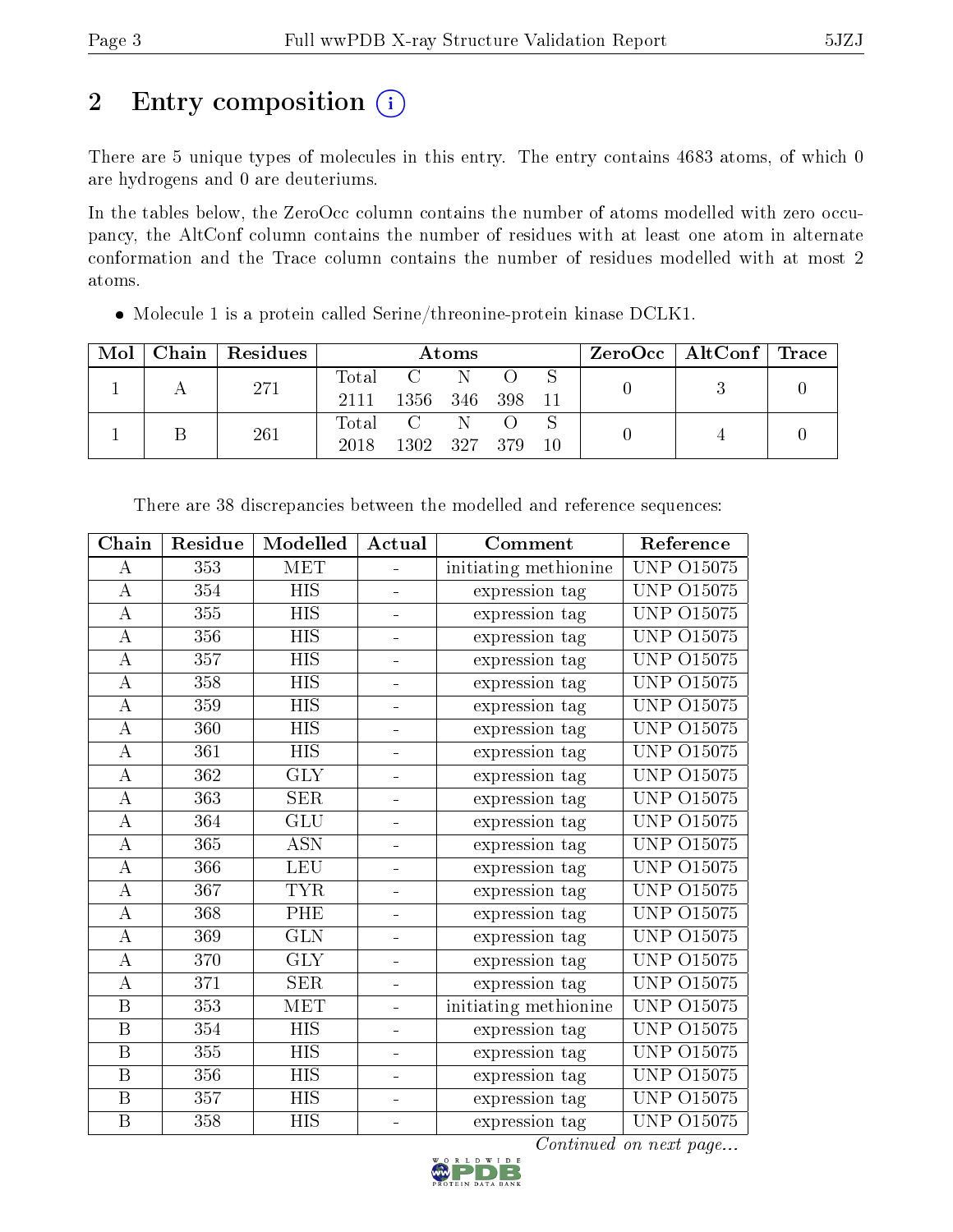| Chain | Residue | Modelled   | Actual | Comment        |                   |
|-------|---------|------------|--------|----------------|-------------------|
| В     | 359     | HIS        |        | expression tag | <b>UNP 015075</b> |
| B     | 360     | <b>HIS</b> |        | expression tag | <b>UNP 015075</b> |
| Β     | 361     | HIS        |        | expression tag | <b>UNP 015075</b> |
| В     | 362     | <b>GLY</b> |        | expression tag | <b>UNP 015075</b> |
| B     | 363     | <b>SER</b> |        | expression tag | UNP 015075        |
| В     | 364     | GLU        |        | expression tag | <b>UNP 015075</b> |
| В     | 365     | <b>ASN</b> |        | expression tag | <b>UNP 015075</b> |
| B     | 366     | <b>LEU</b> |        | expression tag | <b>UNP 015075</b> |
| В     | 367     | <b>TYR</b> |        | expression tag | <b>UNP 015075</b> |
| B     | 368     | PHE        |        | expression tag | <b>UNP 015075</b> |
| B     | 369     | GLN        |        | expression tag | <b>UNP 015075</b> |
| В     | 370     | <b>GLY</b> |        | expression tag | UNP 015075        |
| В     | 371     | <b>SER</b> |        | expression tag | <b>UNP 015075</b> |

Continued from previous page...

Molecule 2 is MAGNESIUM ION (three-letter code: MG) (formula: Mg).

|  | Mol   Chain   Residues | Atoms    | $ZeroOcc$   AltConf |
|--|------------------------|----------|---------------------|
|  |                        | Total Mg |                     |
|  |                        | Total Mg |                     |

 $\bullet$  Molecule 3 is SULFATE ION (three-letter code: SO4) (formula:  $\mathrm{O}_4\mathrm{S}$ ).



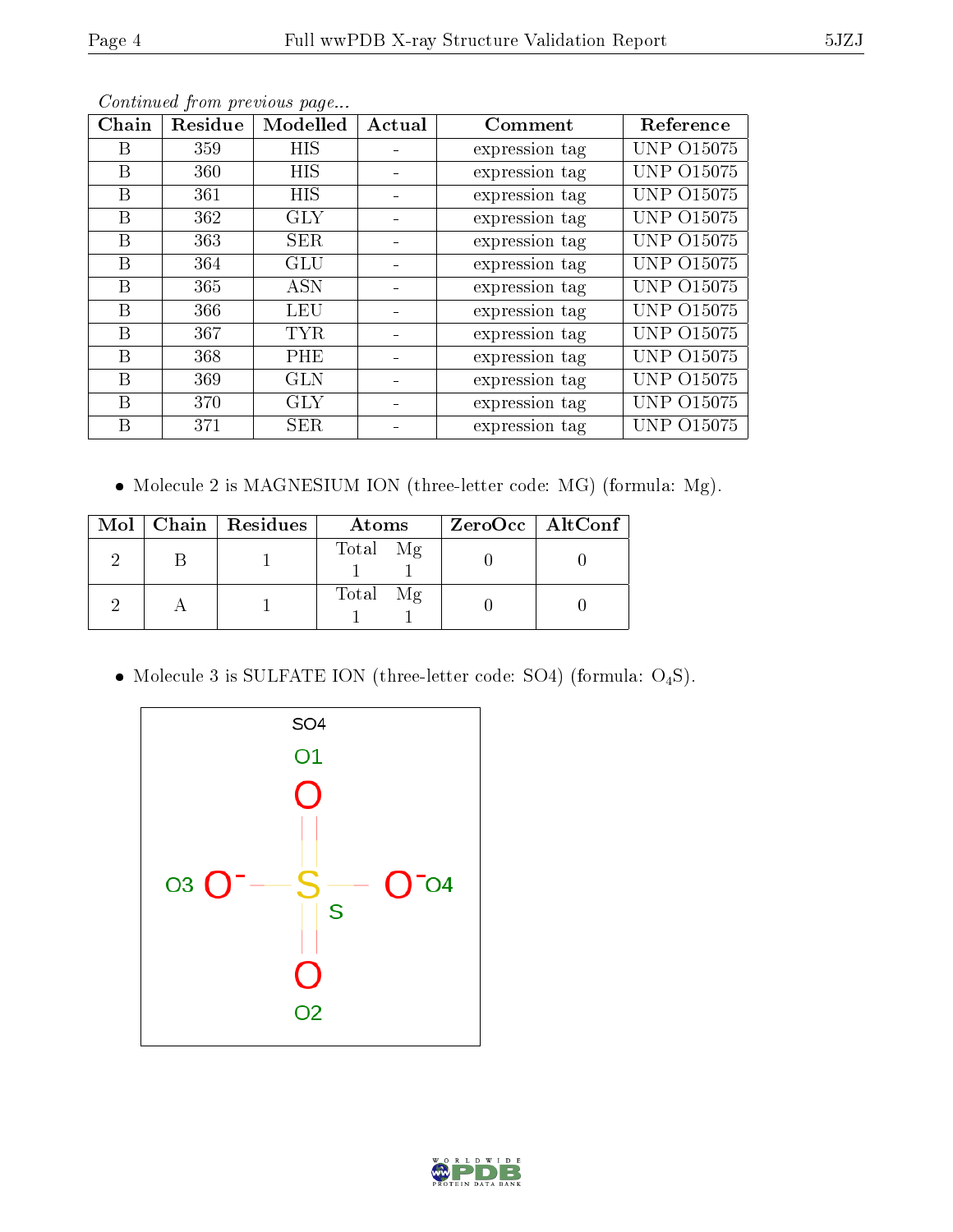|  | $\text{Mol}$   Chain   Residues | Atoms |  | ZeroOcc   AltConf |
|--|---------------------------------|-------|--|-------------------|
|  |                                 | Total |  |                   |

 $\bullet$  Molecule 4 is AMP PHOSPHORAMIDATE (three-letter code: AN2) (formula:  $\mathrm{C}_{10}\mathrm{H}_{16}\mathrm{N}_{6}\mathrm{O}_{9}\mathrm{P}_{2}$ ).



|  |  | Mol   Chain   Residues | Atoms         |                  |  |  |  | $ZeroOcc \   \$ AltConf |
|--|--|------------------------|---------------|------------------|--|--|--|-------------------------|
|  |  |                        | Total C N O P |                  |  |  |  |                         |
|  |  |                        | 27 10 6 9 2   |                  |  |  |  |                         |
|  |  |                        | Total C N O P |                  |  |  |  |                         |
|  |  | -97 -                  |               | $10 \t6 \t9 \t2$ |  |  |  |                         |

 $\bullet\,$  Molecule 5 is water.

|                | Mol   Chain   Residues | Atoms               | $ZeroOcc \   \$ AltConf |
|----------------|------------------------|---------------------|-------------------------|
| $\overline{ }$ | 271                    | Total O<br>271 271  |                         |
|                | 222                    | Total<br>999<br>999 |                         |

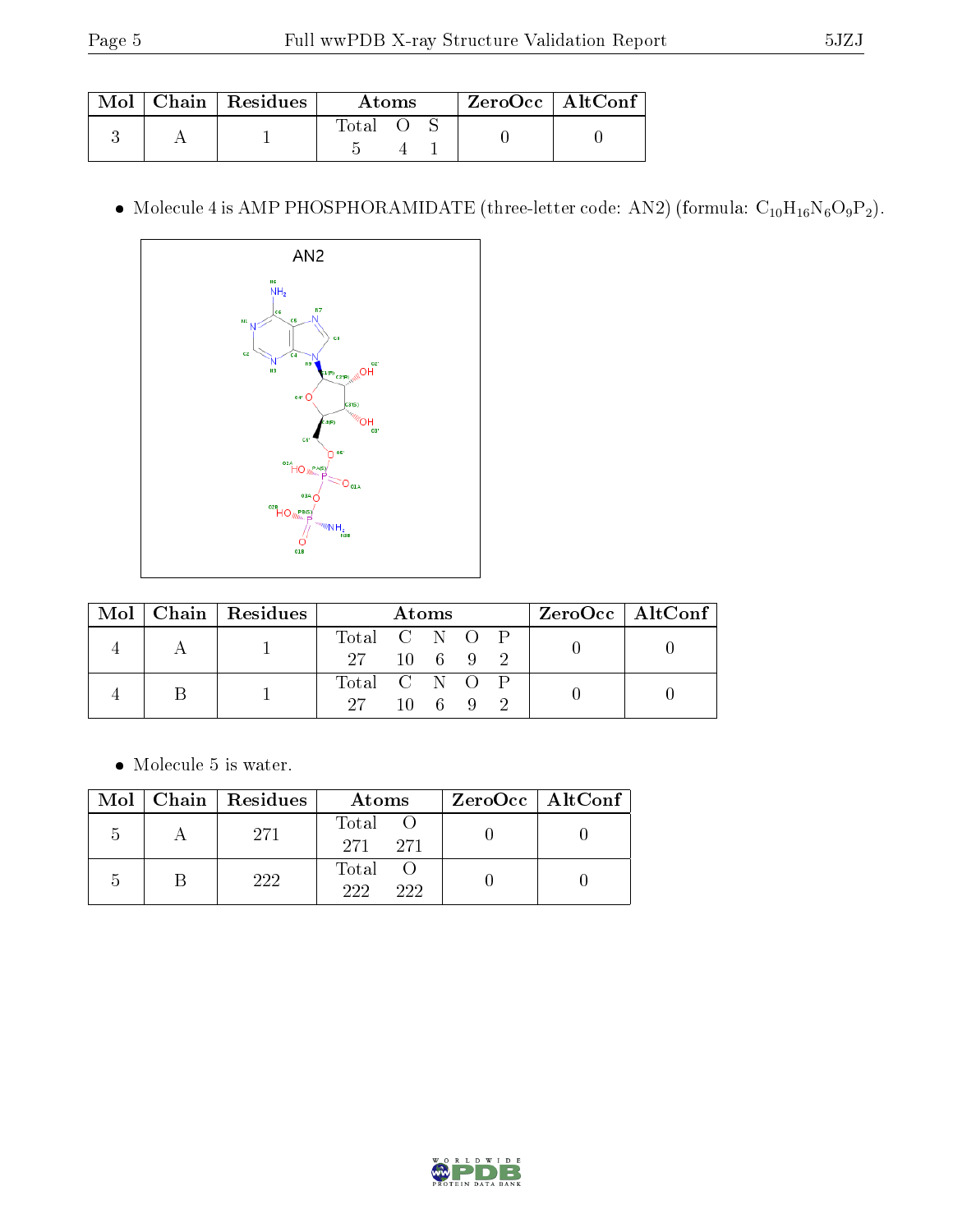# 3 Residue-property plots  $(i)$

These plots are drawn for all protein, RNA and DNA chains in the entry. The first graphic for a chain summarises the proportions of the various outlier classes displayed in the second graphic. The second graphic shows the sequence view annotated by issues in geometry and electron density. Residues are color-coded according to the number of geometric quality criteria for which they contain at least one outlier: green  $= 0$ , yellow  $= 1$ , orange  $= 2$  and red  $= 3$  or more. A red dot above a residue indicates a poor fit to the electron density (RSRZ  $> 2$ ). Stretches of 2 or more consecutive residues without any outlier are shown as a green connector. Residues present in the sample, but not in the model, are shown in grey.

• Molecule 1: Serine/threonine-protein kinase DCLK1



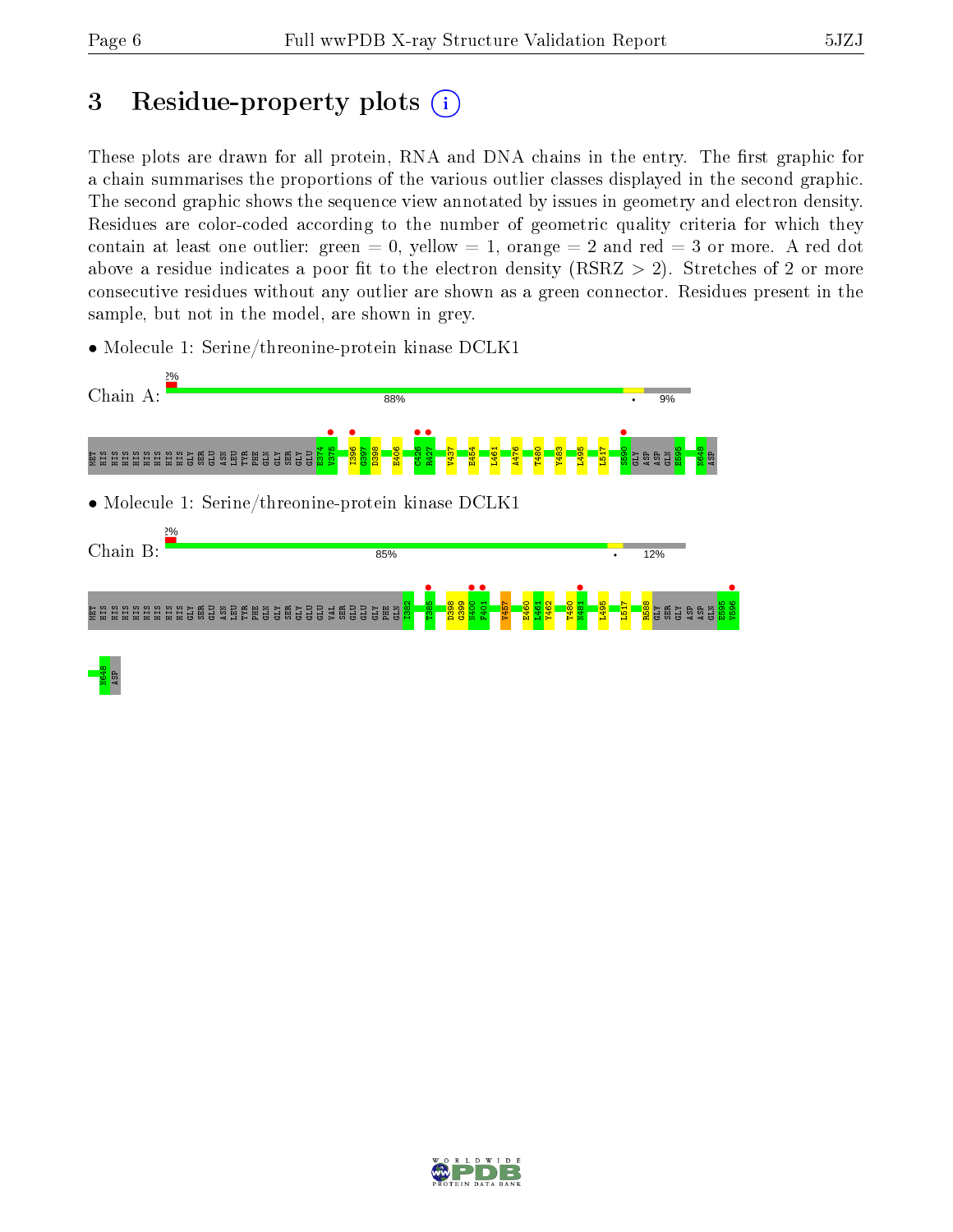# 4 Data and refinement statistics  $(i)$

| Property                                                   | <b>Value</b>                                     | Source     |
|------------------------------------------------------------|--------------------------------------------------|------------|
| Space group                                                | P 1 21 1                                         | Depositor  |
| Cell constants                                             | 81.27Å<br>$56.39\text{\AA}$<br>$59.61\text{\AA}$ |            |
| a, b, c, $\alpha$ , $\beta$ , $\gamma$                     | $90.00^\circ$<br>$92.10^\circ$<br>$90.00^\circ$  | Depositor  |
| Resolution $(A)$                                           | 56.35<br>$-1.71$                                 | Depositor  |
|                                                            | 56.35<br>1.71<br>$\overline{\phantom{0}}$        | <b>EDS</b> |
| % Data completeness                                        | $99.6(56.35-1.71)$                               | Depositor  |
| (in resolution range)                                      | 99.9 (56.35-1.71)                                | <b>EDS</b> |
| $R_{merge}$                                                | 0.12                                             | Depositor  |
| $\mathrm{R}_{sym}$                                         | (Not available)                                  | Depositor  |
| $\langle I/\sigma(I) \rangle^{-1}$                         | 2.88 (at $1.71\text{\AA}$ )                      | Xtriage    |
| Refinement program                                         | BUSTER-TNT 2.10.0                                | Depositor  |
|                                                            | $\overline{0.177}$ ,<br>0.208                    | Depositor  |
| $R, R_{free}$                                              | 0.178<br>0.210<br>$\ddot{\phantom{a}}$           | DCC        |
| $R_{free}$ test set                                        | 2932 reflections $(5.07\%)$                      | wwPDB-VP   |
| Wilson B-factor $(A^2)$                                    | 18.1                                             | Xtriage    |
| Anisotropy                                                 | $0.392\,$                                        | Xtriage    |
| Bulk solvent $k_{sol}$ (e/Å <sup>3</sup> ), $B_{sol}(A^2)$ | 0.34, 47.7                                       | <b>EDS</b> |
| L-test for twinning <sup>2</sup>                           | $< L >$ = 0.49, $< L2$ = 0.33                    | Xtriage    |
| Estimated twinning fraction                                | $0.027$ for h,-k,-l                              | Xtriage    |
| $F_o, F_c$ correlation                                     | 0.96                                             | <b>EDS</b> |
| Total number of atoms                                      | 4683                                             | wwPDB-VP   |
| Average B, all atoms $(A^2)$                               | 25.0                                             | wwPDB-VP   |

Xtriage's analysis on translational NCS is as follows: The largest off-origin peak in the Patterson function is  $5.56\%$  of the height of the origin peak. No significant pseudotranslation is detected.

<sup>&</sup>lt;sup>2</sup>Theoretical values of  $\langle |L| \rangle$ ,  $\langle L^2 \rangle$  for acentric reflections are 0.5, 0.333 respectively for untwinned datasets, and 0.375, 0.2 for perfectly twinned datasets.



<span id="page-6-1"></span><span id="page-6-0"></span><sup>1</sup> Intensities estimated from amplitudes.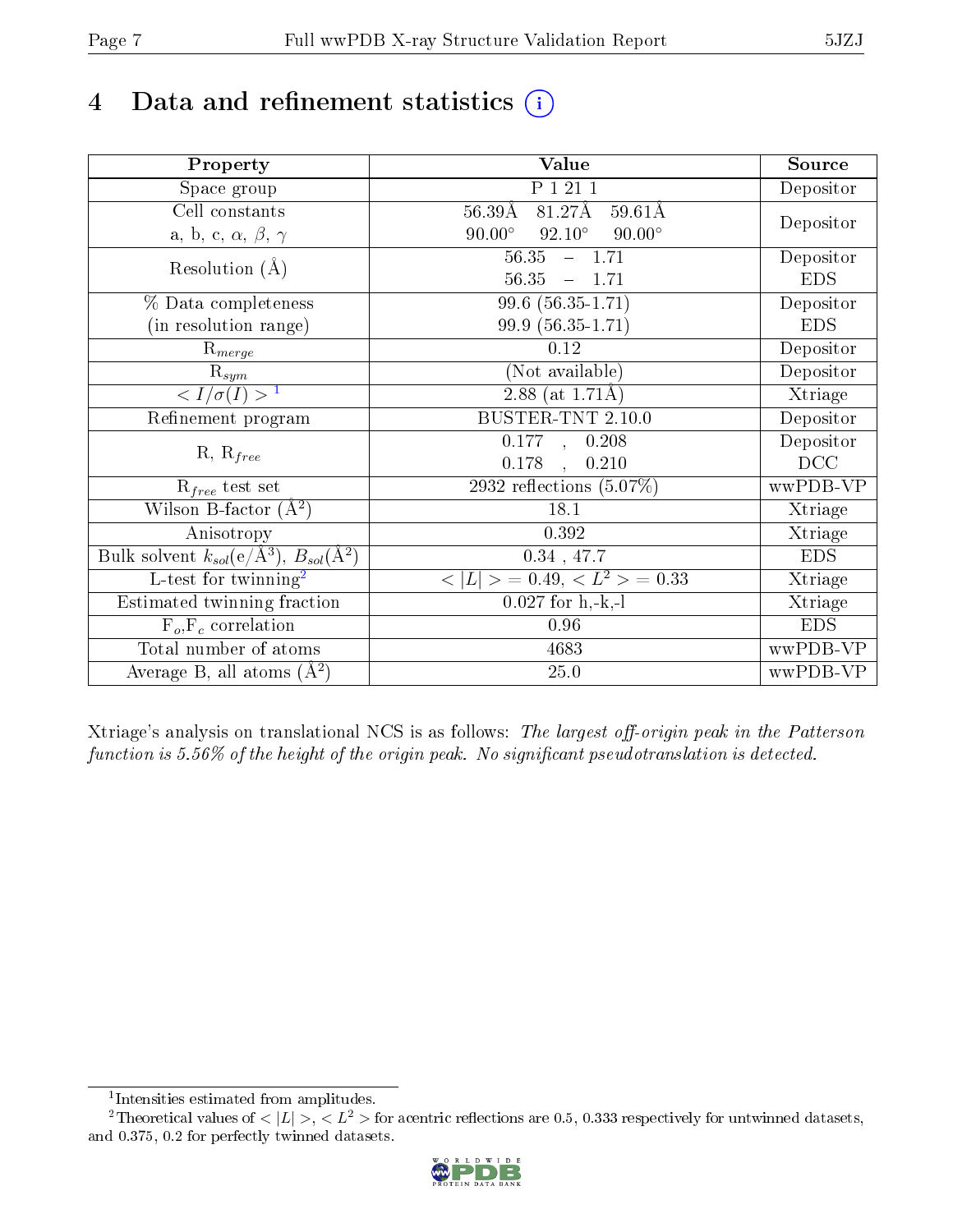# 5 Model quality  $(i)$

## 5.1 Standard geometry  $(i)$

Bond lengths and bond angles in the following residue types are not validated in this section: MG, SO4, AN2

The Z score for a bond length (or angle) is the number of standard deviations the observed value is removed from the expected value. A bond length (or angle) with  $|Z| > 5$  is considered an outlier worth inspection. RMSZ is the root-mean-square of all Z scores of the bond lengths (or angles).

| Mol | Chain |      | Bond lengths | Bond angles |             |  |
|-----|-------|------|--------------|-------------|-------------|--|
|     |       | RMSZ | $\# Z  > 5$  | RMSZ        | $\ Z\  > 5$ |  |
|     |       | 0.50 | 0/2162       | 0.59        | 0/2939      |  |
|     | R     | 0.50 | 0/2071       | 0.59        | 0/2824      |  |
| ΔĦ  | A II  | 0.50 | 4233         | 0.59        | 0/5763      |  |

There are no bond length outliers.

There are no bond angle outliers.

There are no chirality outliers.

There are no planarity outliers.

### $5.2$  Too-close contacts  $\binom{1}{1}$

In the following table, the Non-H and H(model) columns list the number of non-hydrogen atoms and hydrogen atoms in the chain respectively. The H(added) column lists the number of hydrogen atoms added and optimized by MolProbity. The Clashes column lists the number of clashes within the asymmetric unit, whereas Symm-Clashes lists symmetry related clashes.

| Mol |   |      | $\boxed{\text{Chain}}$ Non-H   H(model) | H(added) |    | $Clashes$   Symm-Clashes |
|-----|---|------|-----------------------------------------|----------|----|--------------------------|
|     |   | 2111 |                                         | 2100     |    |                          |
|     | В | 2018 |                                         | 1998     | 5  |                          |
| 2   |   |      |                                         |          |    |                          |
| 2   | В |      |                                         |          |    |                          |
| 3   | А | 5    |                                         |          |    |                          |
|     |   | 27   |                                         | 14       |    |                          |
|     | В | 27   |                                         | 14       |    |                          |
| 5   | А | 271  |                                         |          |    |                          |
| 5   | В | 222  |                                         |          |    |                          |
| All |   | 4683 |                                         | 4126     | 10 |                          |

The all-atom clashscore is defined as the number of clashes found per 1000 atoms (including

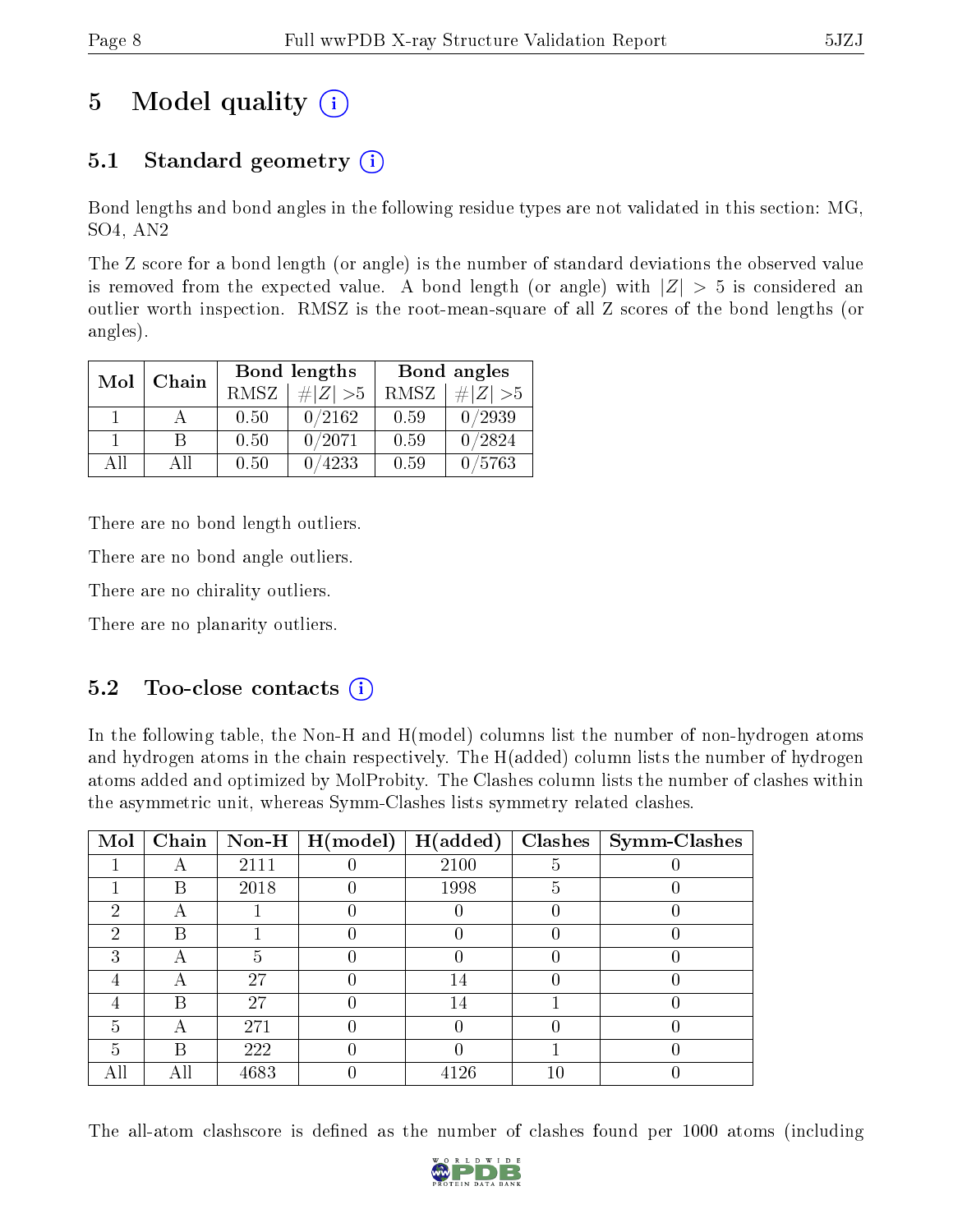hydrogen atoms). The all-atom clashscore for this structure is 1.

All (10) close contacts within the same asymmetric unit are listed below, sorted by their clash magnitude.

| Atom-1              | Atom-2            | Interatomic<br>distance $(A)$ | Clash<br>overlap $(A)$ |  |
|---------------------|-------------------|-------------------------------|------------------------|--|
| 1:A:396:ILE:HG21    | 1:A:406:GLU:HG3   | 1.88                          | 0.54                   |  |
| 1:A:476:ALA:O       | 1: A:480:THR:HG22 | 2.09                          | 0.51                   |  |
| 1:B:457:VAL:HG12    | 1:B:460:GLU:H     | 1.79                          | 0.47                   |  |
| 1:B:495:LEU:HD13    | 1:B:517:LEU:HD21  | 1.97                          | 0.46                   |  |
| 1:A:495:LEU:HD13    | 1:A:517:LEU:HD21  | 1.98                          | 0.45                   |  |
| 1:B:588:ARG:NH2     | 5:B:1002:HOH:O    | 2.46                          | 0.45                   |  |
| 1:B:460:GLU:HG3     | 1:B:462:TYR:CE2   | 2.52                          | 0.44                   |  |
| 1:A:437:VAL:CG2     | 1:A:461:LEU:HD21  | 2.48                          | 0.42                   |  |
| $1:$ A:480:THR:HG21 | 1: A:483:TYR:CE1  | 2.56                          | 0.40                   |  |
| 1:B:399:GLY:HA3     | 4:B:902:AN2:O2B   | 2.22                          | 0.40                   |  |

There are no symmetry-related clashes.

### 5.3 Torsion angles (i)

#### 5.3.1 Protein backbone  $(i)$

In the following table, the Percentiles column shows the percent Ramachandran outliers of the chain as a percentile score with respect to all X-ray entries followed by that with respect to entries of similar resolution.

The Analysed column shows the number of residues for which the backbone conformation was analysed, and the total number of residues.

| Mol | Chain | Analysed                      | Favoured         | <b>Allowed</b> | Outliers | Percentiles                 |                    |
|-----|-------|-------------------------------|------------------|----------------|----------|-----------------------------|--------------------|
|     |       | $270/297(91\%)$               | $\pm 265~(98\%)$ | $5(2\%)$       |          | $\boxed{100}$ $\boxed{100}$ |                    |
|     |       | $261/297(88\%)$   257 (98\%)  |                  | $4(2\%)$       |          | 100                         | $\blacksquare$ 100 |
| All | Аll   | $531/594$ (89\%)   522 (98\%) |                  | $9(2\%)$       |          | 100                         | 100                |

There are no Ramachandran outliers to report.

#### 5.3.2 Protein sidechains  $(i)$

In the following table, the Percentiles column shows the percent sidechain outliers of the chain as a percentile score with respect to all X-ray entries followed by that with respect to entries of similar resolution.

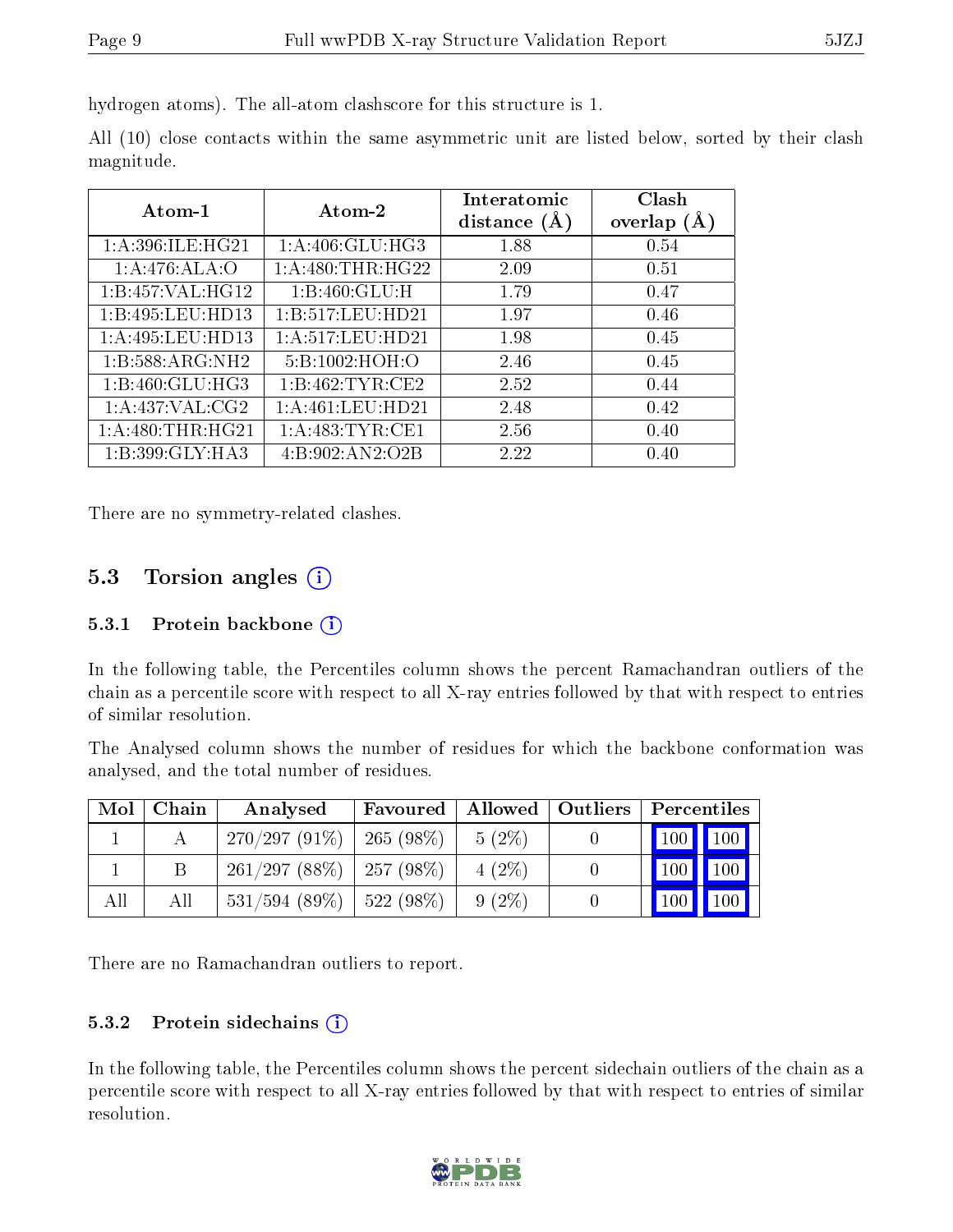| Mol | Chain | Analysed         | Rotameric   Outliers |          | Percentiles           |  |  |
|-----|-------|------------------|----------------------|----------|-----------------------|--|--|
|     |       | 230/259(89%)     | $227(99\%)$          | $3(1\%)$ | 155<br>69             |  |  |
|     |       | $218/259$ (84\%) | 214 (98\%)           | $4(2\%)$ | 59<br>41              |  |  |
| All | All   | $448/518(86\%)$  | 441 (98\%)           | 7(2%)    | 73 <sup>1</sup><br>47 |  |  |

The Analysed column shows the number of residues for which the sidechain conformation was analysed, and the total number of residues.

All (7) residues with a non-rotameric sidechain are listed below:

| Mol | ${\rm Chain}$ | Res                | Type       |
|-----|---------------|--------------------|------------|
|     |               | 398[A]             | <b>ASP</b> |
|     |               | 398 <sub>[B]</sub> | <b>ASP</b> |
|     |               | 454                | <b>GLU</b> |
|     | R             | 398[A]             | <b>ASP</b> |
|     | R             | 398 B              | <b>ASP</b> |
|     | R             | 457                | VAL        |
|     | R             | 480                | <b>THR</b> |

Some sidechains can be flipped to improve hydrogen bonding and reduce clashes. There are no such sidechains identified.

#### 5.3.3 RNA (1)

There are no RNA molecules in this entry.

#### 5.4 Non-standard residues in protein, DNA, RNA chains (i)

There are no non-standard protein/DNA/RNA residues in this entry.

#### 5.5 Carbohydrates (i)

There are no carbohydrates in this entry.

#### 5.6 Ligand geometry  $(i)$

Of 5 ligands modelled in this entry, 2 are monoatomic - leaving 3 for Mogul analysis.

In the following table, the Counts columns list the number of bonds (or angles) for which Mogul statistics could be retrieved, the number of bonds (or angles) that are observed in the model and the number of bonds (or angles) that are dened in the Chemical Component Dictionary. The

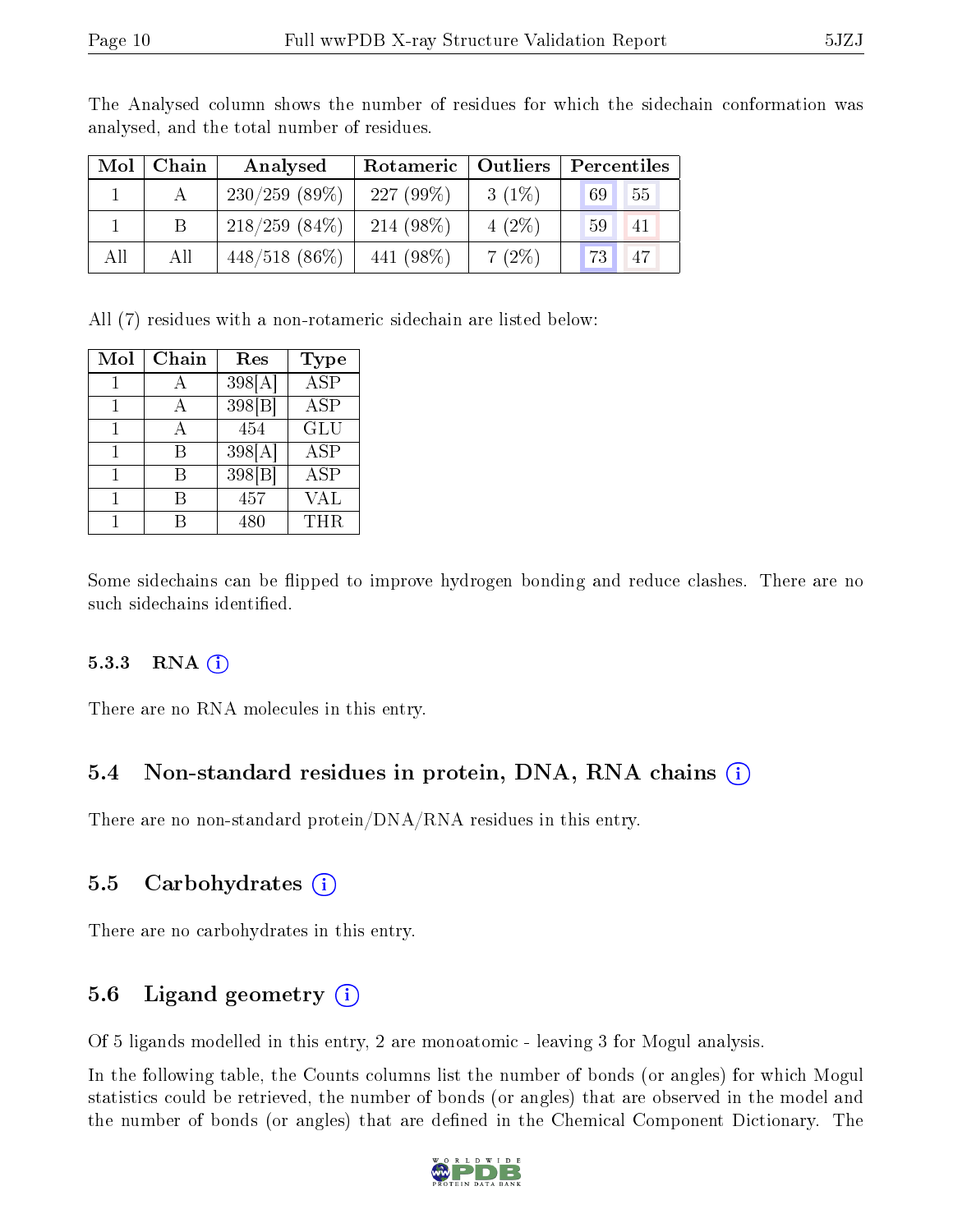Link column lists molecule types, if any, to which the group is linked. The Z score for a bond length (or angle) is the number of standard deviations the observed value is removed from the expected value. A bond length (or angle) with  $|Z| > 2$  is considered an outlier worth inspection. RMSZ is the root-mean-square of all Z scores of the bond lengths (or angles).

| Mol | Type            | Chain |     | Link<br>$\operatorname{Res}% \left( \mathcal{N}\right) \equiv\operatorname*{Res}\left( \mathcal{N}\right)$ |                   | Bond lengths |             |          | Bond angles |             |  |
|-----|-----------------|-------|-----|------------------------------------------------------------------------------------------------------------|-------------------|--------------|-------------|----------|-------------|-------------|--|
|     |                 |       |     |                                                                                                            | $\mathrm{Counts}$ | RMSZ         | Z  > 2<br># | Counts   | RMSZ        | # $ Z  > 2$ |  |
| 4   | AN2             |       | 703 | $\overline{2}$                                                                                             | 24, 29, 29        | 1.84         | 6(25%)      | 25,45,45 | 1.55        | 3(12%)      |  |
|     | AN2             |       | 902 | റ                                                                                                          | 24, 29, 29        | 2.00         | $(29\%)$    | 25,45,45 | 1.85        | 3(12%)      |  |
| 3   | SO <sub>4</sub> |       | 702 | $\qquad \qquad$                                                                                            | 4.4.4             | 0.23         |             | 6.6.6    | 0.19        |             |  |

In the following table, the Chirals column lists the number of chiral outliers, the number of chiral centers analysed, the number of these observed in the model and the number defined in the Chemical Component Dictionary. Similar counts are reported in the Torsion and Rings columns. '-' means no outliers of that kind were identified.

| $\operatorname{Mol}$ $\vdash$ |           |     |        | Type   Chain   Res   Link   Chirals   Torsions | Rings |
|-------------------------------|-----------|-----|--------|------------------------------------------------|-------|
|                               | $\rm AN2$ | 703 |        | $1/9/32/32$   $0/3/3/3$                        |       |
|                               | AN2       | 902 | $\sim$ | $1/9/32/32$   0/3/3/3                          |       |

Mol | Chain | Res | Type | Atoms | Z | Observed(Å) | Ideal(Å)  $4$  | A | 703 | AN2 | C2-N3 | 4.68 | 1.39 | 1.32 4 | B | 902 | AN2 | O4'-C1' | 4.35 | 1.47 | 1.41 4 | A | 703 | AN2 | PB-O3A | 4.12 | 1.64 | 1.59 4 | B | 902 | AN2 | C2-N3 | 3.93 | 1.38 | 1.32 4 | B | 902 | AN2 | PB-O2B | -3.54 | 1.47 | 1.56 4 | B | 902 | AN2 | PB-O3A | 3.45 | 1.63 | 1.59 4 | B | 902 | AN2 | C2-N1 | 3.24 | 1.39 | 1.33 4 | A | 703 | AN2 | PB-O2B | -3.19 | 1.48 | 1.56 4 | A | 703 | AN2 | C2-N1 | 3.06 | 1.39 | 1.33 4 | B | 902 | AN2 | C5-C4 | -2.31 | 1.34 | 1.40 4 | B | 902 | AN2 | O3'-C3' | 2.06 | 1.47 | 1.43 4 | A | 703 | AN2 | C5-C4 | -2.06 | 1.35 | 1.40  $4 \mid A \mid 703 \mid AN2 \mid CG-C5 \mid -2.04 \mid 1.35 \mid 1.43$ 

All (13) bond length outliers are listed below:

All (6) bond angle outliers are listed below:

| Mol | Chain | Res | Type             | Atoms            |         | Observed $(°)$ | $Ideal(^{\circ})$ |
|-----|-------|-----|------------------|------------------|---------|----------------|-------------------|
|     |       | 902 | $\text{AN}2$     | $N3-C2-N1$       | $-7.09$ | 117.60         | 128.68            |
|     |       | 703 | AN2              | $N3$ -C2-N1      | $-5.93$ | 119.41         | 128.68            |
|     | В     | 902 | $\text{AN}2$     | $O2B$ -PB- $O1B$ | 3.93    | 120.45         | 110.25            |
|     |       | 703 | $\overline{AY2}$ | $O2B$ -PB- $O1B$ | 3.20    | 118.56         | 110.25            |

Continued on next page...

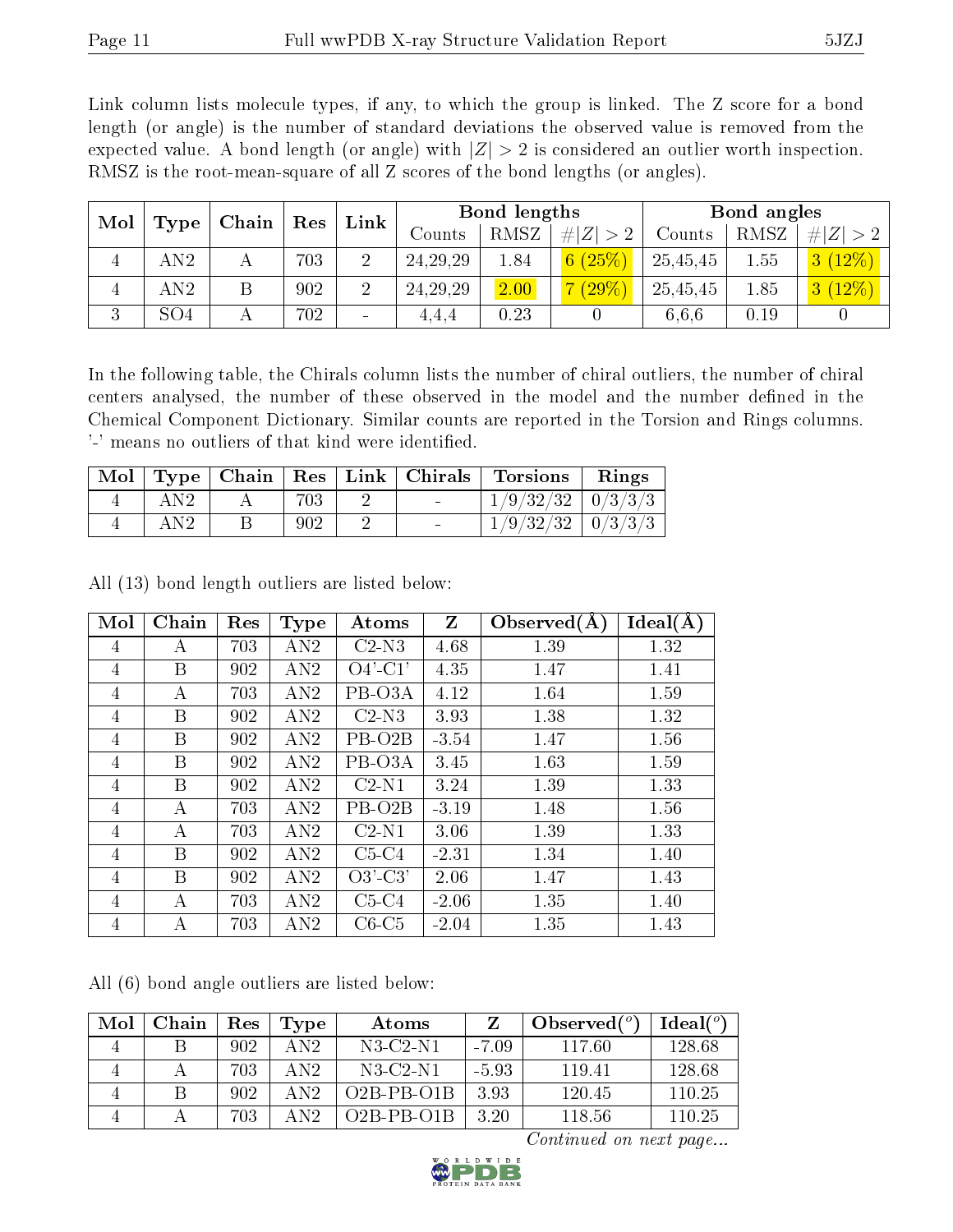Continued from previous page...

| Mol | Chain | Res | Type | Atoms      |               | Observed $(°)$ | $Ideal({}^o)$ |
|-----|-------|-----|------|------------|---------------|----------------|---------------|
|     |       | 703 | AN2  | $C4-C5-N7$ | ാ റാ<br>-2.20 | 107.07         | 109.40        |
|     |       | 902 | AN2  | $C4-C5-N7$ | $-2.09$       | 107.22         | 109.40        |

There are no chirality outliers.

All (2) torsion outliers are listed below:

| Mol | Chain | $\operatorname{Res}% \left( \mathcal{N}\right) \equiv\operatorname{Res}(\mathcal{N}_{0})\cap\mathcal{N}_{1}$ | $\lceil$ Type . | Atoms           |
|-----|-------|--------------------------------------------------------------------------------------------------------------|-----------------|-----------------|
|     |       | 703                                                                                                          | A N 9           | $PB-O3A-PA-O1A$ |
|     |       | 902                                                                                                          | A N 9           | $PB-O3A-PA-O2A$ |

There are no ring outliers.

1 monomer is involved in 1 short contact:

|  |             | Mol   Chain   Res   Type   Clashes   Symm-Clashes |
|--|-------------|---------------------------------------------------|
|  | $902 + AN2$ |                                                   |

The following is a two-dimensional graphical depiction of Mogul quality analysis of bond lengths, bond angles, torsion angles, and ring geometry for all instances of the Ligand of Interest. In addition, ligands with molecular weight > 250 and outliers as shown on the validation Tables will also be included. For torsion angles, if less then 5% of the Mogul distribution of torsion angles is within 10 degrees of the torsion angle in question, then that torsion angle is considered an outlier. Any bond that is central to one or more torsion angles identified as an outlier by Mogul will be highlighted in the graph. For rings, the root-mean-square deviation (RMSD) between the ring in question and similar rings identified by Mogul is calculated over all ring torsion angles. If the average RMSD is greater than 60 degrees and the minimal RMSD between the ring in question and any Mogul-identified rings is also greater than 60 degrees, then that ring is considered an outlier. The outliers are highlighted in purple. The color gray indicates Mogul did not find sufficient equivalents in the CSD to analyse the geometry.



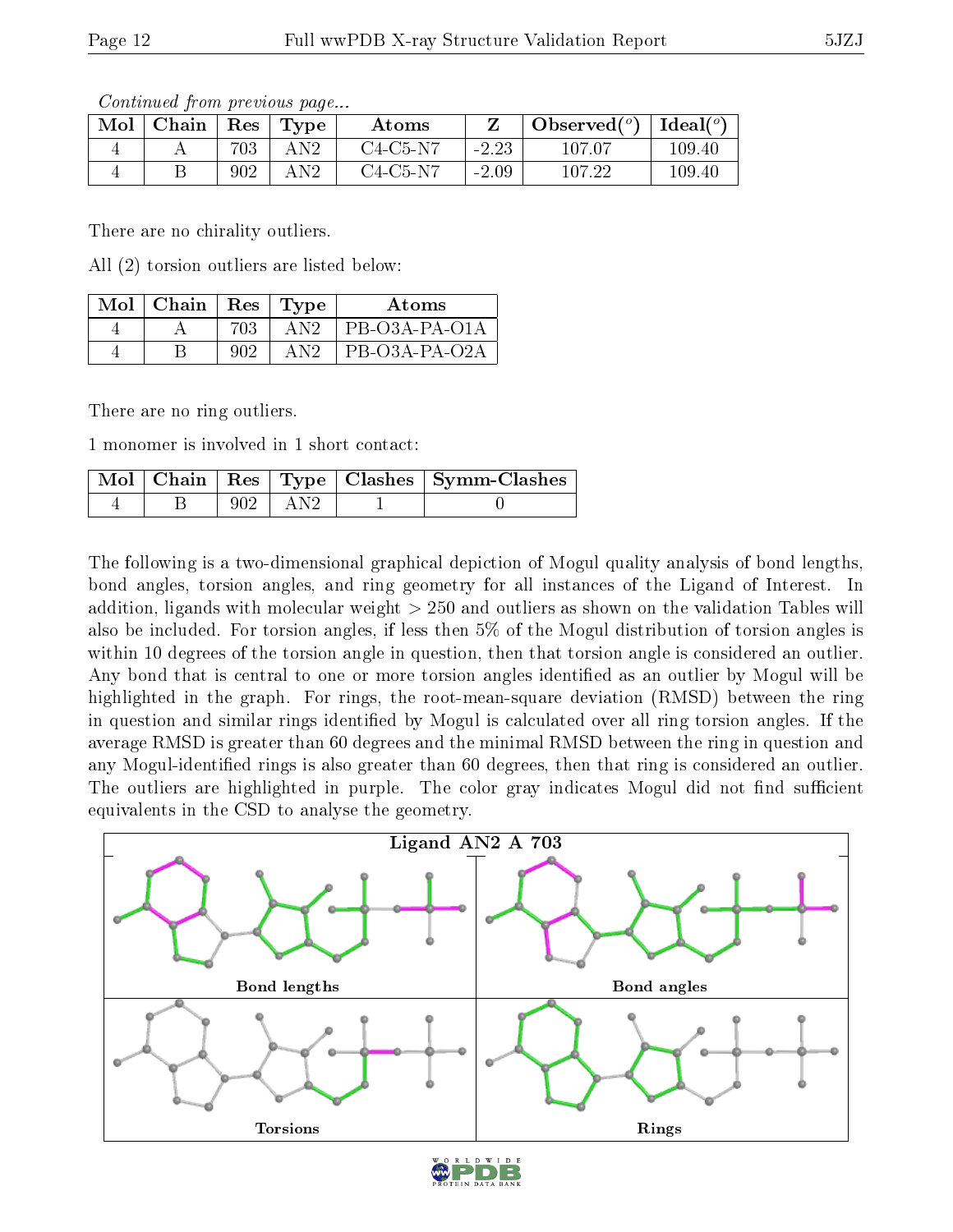

### 5.7 [O](https://www.wwpdb.org/validation/2017/XrayValidationReportHelp#nonstandard_residues_and_ligands)ther polymers (i)

There are no such residues in this entry.

### 5.8 Polymer linkage issues (i)

There are no chain breaks in this entry.

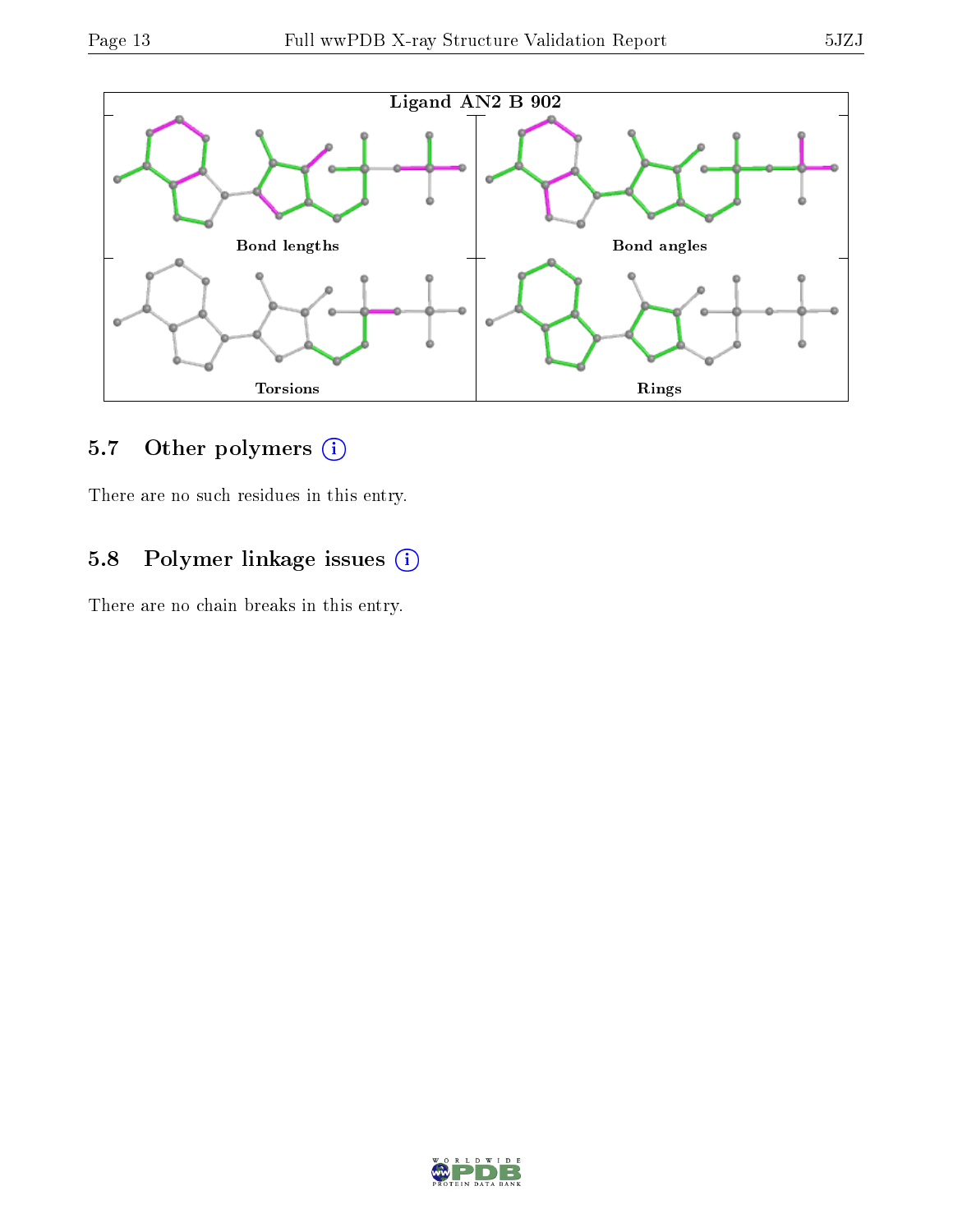## 6 Fit of model and data  $(i)$

### 6.1 Protein, DNA and RNA chains  $(i)$

In the following table, the column labelled  $#RSRZ> 2'$  contains the number (and percentage) of RSRZ outliers, followed by percent RSRZ outliers for the chain as percentile scores relative to all X-ray entries and entries of similar resolution. The OWAB column contains the minimum, median,  $95<sup>th</sup>$  percentile and maximum values of the occupancy-weighted average B-factor per residue. The column labelled ' $Q< 0.9$ ' lists the number of (and percentage) of residues with an average occupancy less than 0.9.

| $\bf{Mol}$ | Chain | Analysed        | $<$ RSRZ $>$ | $\rm \#RSRZ{>}2$          | $\mid$ OWAB(Å <sup>2</sup> ) $\mid$ Q<0.9 $\mid$ |  |
|------------|-------|-----------------|--------------|---------------------------|--------------------------------------------------|--|
|            |       | $271/297(91\%)$ | $-0.12$      | 72 <br>$5(1\%)$ 68        | 10, 21, 44, 63                                   |  |
|            |       | 261/297(87%)    | $-0.10$      | 70 <br>$5(1\%)$ 66        | 12, 23, 43, 52                                   |  |
| All        | All   | 532/594(89%)    | $-0.11$      | $10(1\%)$ 66<br><b>70</b> | 10, 23, 44, 63                                   |  |

All (10) RSRZ outliers are listed below:

| Mol          | Chain | $\operatorname{Res}% \left( \mathcal{N}\right) \equiv\operatorname{Res}(\mathcal{N}_{0})\cap\mathcal{N}_{1}$ | Type        | <b>RSRZ</b> |
|--------------|-------|--------------------------------------------------------------------------------------------------------------|-------------|-------------|
| $\mathbf{1}$ | А     | 375                                                                                                          | VAL         | 3.4         |
| 1            | В     | 401                                                                                                          | PHE         | 3.1         |
| 1            | В     | 481                                                                                                          | <b>ASN</b>  | 2.7         |
| 1            | В     | 400                                                                                                          | <b>ASN</b>  | 2.7         |
| 1            | A     | 427                                                                                                          | ${\rm ARG}$ | 2.6         |
| 1            | A     | 590                                                                                                          | SER         | 2.4         |
| 1            | A     | 426                                                                                                          | <b>CYS</b>  | 2.3         |
| 1            | В     | 385                                                                                                          | $\rm THR$   | 2.2         |
| 1            | А     | 396                                                                                                          | ĦЕ          | 2.1         |
| 1            | R     | 596                                                                                                          | VAI.        | 2.0         |

### 6.2 Non-standard residues in protein, DNA, RNA chains  $(i)$

There are no non-standard protein/DNA/RNA residues in this entry.

### 6.3 Carbohydrates  $(i)$

There are no carbohydrates in this entry.

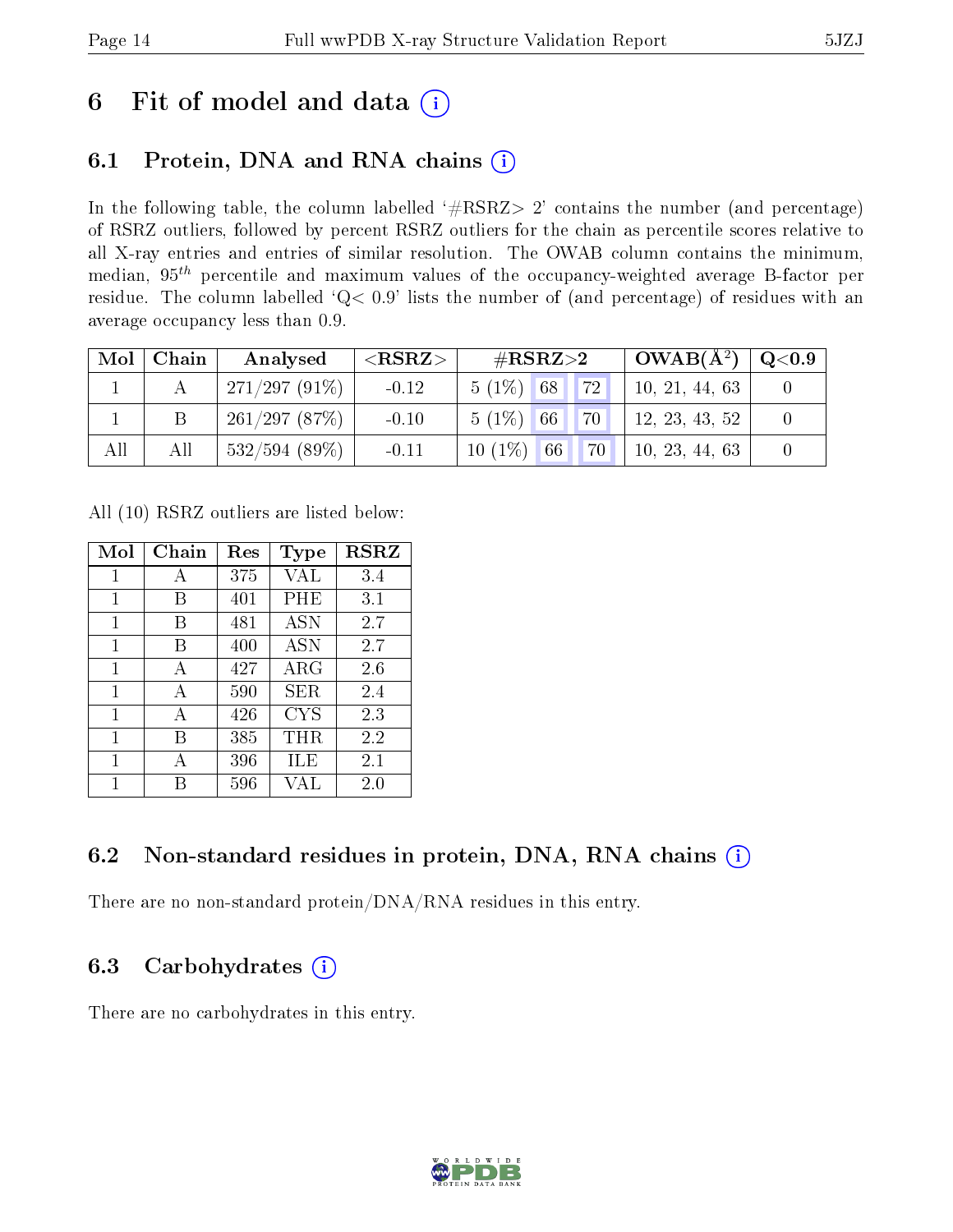### 6.4 Ligands  $(i)$

In the following table, the Atoms column lists the number of modelled atoms in the group and the number defined in the chemical component dictionary. The B-factors column lists the minimum, median,  $95<sup>th</sup>$  percentile and maximum values of B factors of atoms in the group. The column labelled ' $Q< 0.9$ ' lists the number of atoms with occupancy less than 0.9.

| Mol | Type | Chain | Res | Atoms | $_{\rm RSCC}$ | $_{\rm RSR}$ | $\mathbf{B}\text{-factors}(\mathbf{A}^2)$ | $\rm Q\textcolor{black}{<}0.9$ |
|-----|------|-------|-----|-------|---------------|--------------|-------------------------------------------|--------------------------------|
| 4   | AN2  |       | 703 | 27/27 | 0.98          | 0.08         | 15, 17, 20, 26                            |                                |
|     | AN2  |       | 902 | 27/27 | 0.98          | 0.07         | 14, 16, 21, 27                            |                                |
|     | МG   |       | 701 |       | 0.99          | 0.03         | 16, 16, 16, 16                            |                                |
|     | МG   |       | 901 |       | 1.00          | 0.05         | 16, 16, 16, 16                            |                                |
| ÷)  | SO4  |       | 702 | 5/5   | $1.00\,$      | 0.06         | 13, 13, 15, 16                            |                                |

The following is a graphical depiction of the model fit to experimental electron density of all instances of the Ligand of Interest. In addition, ligands with molecular weight  $> 250$  and outliers as shown on the geometry validation Tables will also be included. Each fit is shown from different orientation to approximate a three-dimensional view.